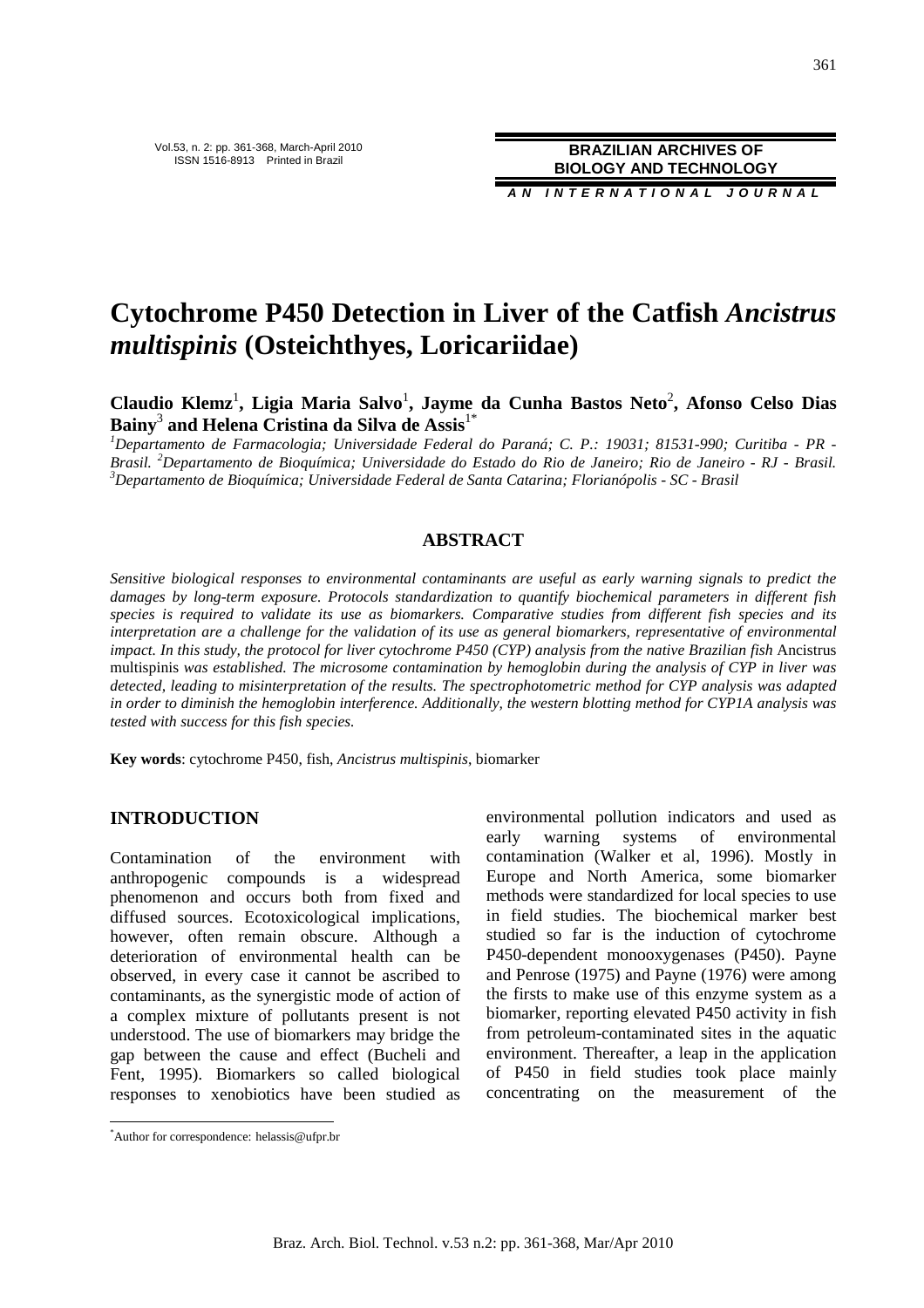isoenzyme cytochrome P4501A (Bucheli and Fent, 1995). However, in Brazilian fish species, these biomarkers standardization need to be carried out for subsequent utilization as possible biomarkers in each indicator species. It is particularly necessary to use the biological indicators in the aquatic environment, especially because it is the fate for a variety of pollutants from focal or nonpoint sources. Fish species are useful as bioindicators, since they are promptly exposed to diverse anthropogenic water contaminants (Sturm et al, 2000). The mixed function oxygenases (MFO) system plays an essential role in the metabolism of xenobiotics thanks to the function of cytochromes P450 (CYP) that mediate the NADPH-dependent oxidation of endogenous compounds and xenobiotics. CYP proteins are proposed as biomarkers because their transcriptional activation cytochromes P450 (CYP) that mediate (Bainy et al, 1999, Leitão et al, 2000, Stegemann and Hahn, 1994, Bucheli and Fent, 1995). Among the CYP forms, CYP1A induction has been characterized and involves the binding of xenobiotics, such as polynuclear aromatic hydrocarbons (PAH), planar polychlorinated biphenyls (PCB) and dioxins, to the Aryl hydrocarbon receptor (Ah receptor). This complex associates to the Aril receptor nuclear translocase (ARNT), which bind to the promoter region of CYP1A gene, activating the transcription and subsequently, protein synthesis (Hahn and Chandran, 1996).

The CYP system in the fish is structurally similar to that in mammals, but some differences are found; for example, the enzyme activity of fish liver microsomes is lower than in mammals, and the system could be regulated by exogenous factors (Klotz et al 1984, Stegeman and Hahn, 1994). In recent years, research in fish CYP1A has increased with the attempt to provide data to biomonitoring and pollutant metabolism (Da Silva et al, 2004).

*Ancistrus multispinis* (Regan, 1912) (cascudo) is a Brazilian tropical fish belonging to the Loricariidae family that can be found in many Brazilian rivers. It has been chosen due to its detritivorous habit, meaning that the fish is in contact with xenobiotics that interact with algae from stone or sediment, tolerance to hypoxia and facility to maintain in laboratory. This species could be considered a model for ecotoxicological studies since it could be in contact with xenobiotics indifferent ways.

Quantification of total CYP in tropical and subtropical fish species have faced analytical difficulties while using protocols already described for total CYP analysis in other species (Cunha Bastos et al, 1989; Leitão et al 2000). To cope with this, the spectrophotometric method was adapted for CYP analysis in *Ancistrus multispinis*. Additionally, the western blotting method for CYP1A analysis was also tested for this species, improving even more the interpretation of results.

# **MATERIAL AND METHODS**

# **Fish**

*Ancistrus multispinis* was collected from a noncontaminated site at the Marumbi River in the city of Morretes, Paraná, Brazil. Male and female fishes weighing approximately  $10.7 \pm 0.75$  g (mean ± standard deviation) were collected and transported to the laboratory when they were kept for at least 20 days under controlled light (12 h dark/12 h light), temperature  $(25^{\circ}C)$  and aeration conditions.

# **Experimental design**

Fishes were randomly taken, measured, weighed and grouped in 30 liters test aquaria (12 fishes in each aquarium). Induced group (positive control) received an intracoelomic (IC) injection of 3 methylcholantrene (3-MC) (30 mg/kg), which induced CYP1A isoforms. Control group received an IC injection of sunflower oil in the same volume as the induced group. Both the groups were kept under the same experimental conditions for 96 h before liver collection. Liver was removed, washed with saline solution and immediately frozen in liquid nitrogen before microsomes isolation.

# **Microsome isolation**

Microsomes were obtained from liver following Stegemann et al, (1979), and Silva de Assis (1998). Livers were thawed and homogenized (approximately 1g liver tissue) in for volumes of homogenization buffer  $(0,08M \text{ Na}_2\text{HPO}_4; 0.02M$  $KH_2PO_4$ ; 0.15M KCl, pH 7.4). Homogenate was centrifuged at 10.000 x *g* for 20 min at 4°C. The supernatant was ultracentrifuged at 100.000 x *g* for 60 min at 4°C. The pellet was resuspended in 1ml of resuspension buffer (homogenization buffer with 20% glycerol,  $v/v$  to obtain the hepatic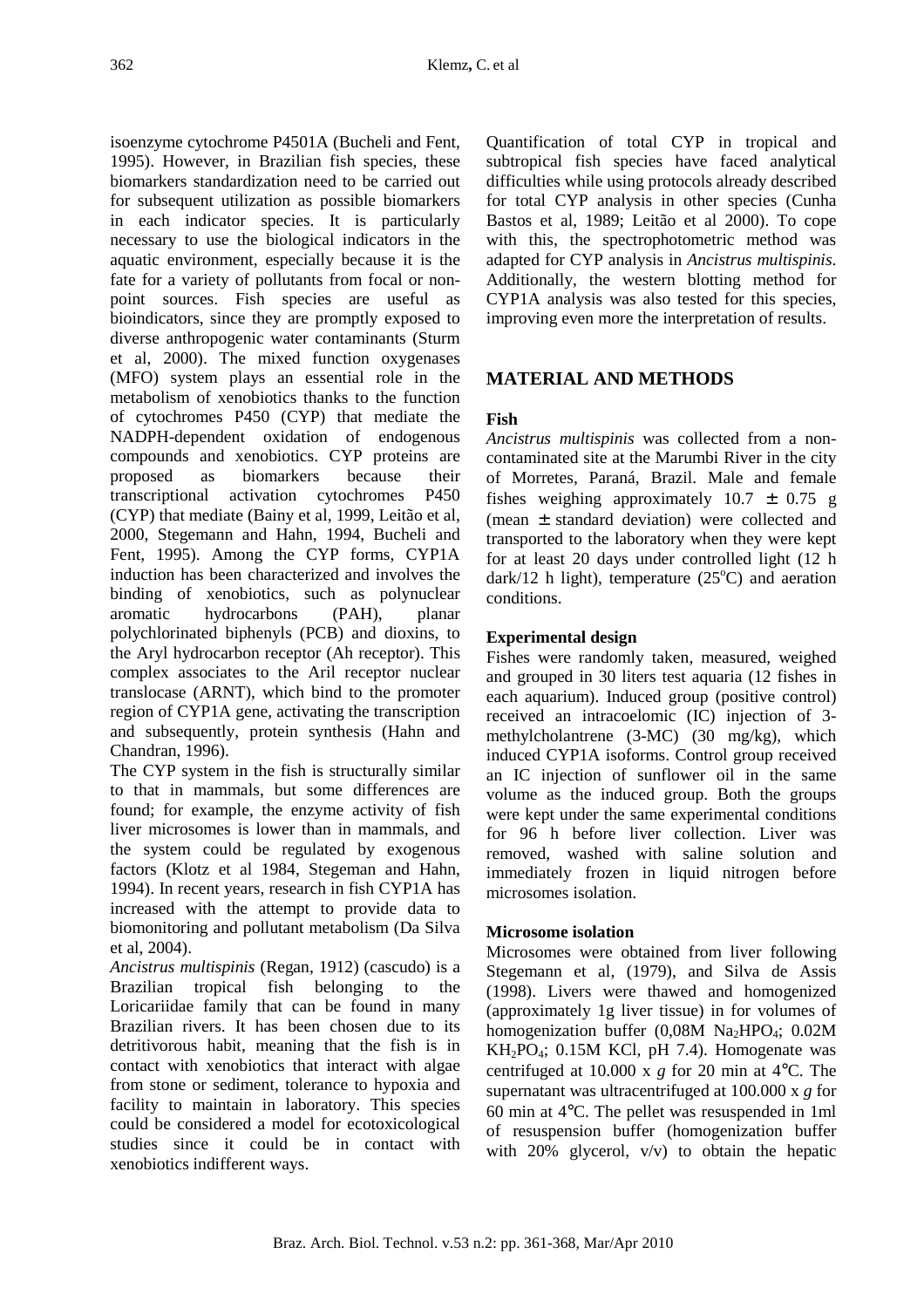microsomal fraction. All the spectroscopic CYP analyses were carried out with this fraction. Protein concentration was determined using bovine serum albumin (BSA) as a standard (Bradford, 1976).

#### **Total cytochrome P450 (CYP)**

Analysis of CYP was based on the methods described before (Omura and Sato, 1964, Johannesen and Depierre, 1978) using differential visible spectroscopy with some adaptations. This protocol compares an oxidized aliquot of microsomal fraction with another reduced aliquot, which is bubbled with carbon monoxide. Liver perfusion was performed with an isotonic saline solution (0.9%) in order to prevent contamination by hemoglobin. Because liver samples of *Ancistrus multispinis* were very small, the perfusion was carried out by injecting the isotonic solution into each fragment of tissue until it showed a yellowish color.

Blood of *A. multispinnis* was collected by cardiac puncture in order to obtain hemoglobin. The hemoglobin was treated exactly as the microsome samples and UV-vis spectra were recorded.

Aiming at reducing the influence of hemoglobin on CYP spectra, concentrations of 20 µM of phenasine methosulphate (PMS) and 2 mM sodium ascorbate were tested, which have been suggested to reduce contaminant hemoglobin without reducing CYP (Johannesen and Depierre, 1978). Analysis was carried out in a Beckman DU-650 spectrophotometer.

#### **Cytochrome P450 1A (CYP1A)**

Western blotting (Kloepper-Sams *et al*, 1987) quantified the CYP1A isoform. Microsomal proteins (40µg) were dissolved in 12% SDS-PAGE gels, electrophoretically transferred to a nitrocellulose sheet, which was blocked in solution containing 5% powdered skim milk in 0.05M

TRIS; 0.15M NaCl; pH 7.5. The primary antibodies used were the 1-12-3 antibody (donated by John J. Stegeman). The secondary antibodies used were peroxidase conjugated goat anti-rabbit IgG. Protein bands were detected according to the *Amersham Pharmacia* Kit for chemiluminescence detection of Western blots and the protein bands were visualized by autoradiography on Fuji Medical X-ray film. Autoradiograms were scanned and densitometrically analyzed using NIH image. Relative concentration of CYP1A was determined comparing the integrated density of each sample protein content in µg.

#### **Statistical analysis**

Data were expressed as mean  $\pm$  s.e.m. Statistical analysis was carried out by *t*-test followed by Welch test. Data were considered different at a significance level of  $p < 0.05$ .

## **RESULTS**

Total cytochrome P450 (CYP): Two spectra were obtained following the classical method (Omura and Sato, 1964). These spectra were composed of the expected 450nm peak, which resulted from the combination of the CYP with carbon monoxide (CO), and of an additional peak near 420 nm that could be caused by the degradation of the CYP into CYP420 or by contamination of the microssomal sample with hemoglobin (Fig. 1). Spectra obtained from microsomes prepared after the liver perfusion showed a peak at 450nm and a peak at 420 nm (Fig. 2). The effect of hemoglobin from blood sample from *A. multispinis* compared to perfused microsome spectra is shown in Figure 3. There was a coincidence between the spectra valleys around 409 nm and also between the peaks around 415-430nm. Comparison of these spectra led to conclude that the 420 nm peak could have been caused by the hemoglobin contamination.

#### **Cytochrome P450 1A (CYP1A)**

Results of the western blotting method are shown in Figure 5.

Evidently, the 3-MC effectively induced *A. multispinis CYP1A* isoform. The value obtained for the 3-MC group  $(3.98 \pm 0.12 \text{ UA} \cdot \mu \text{g} \text{prot}^{-1})$ , was significantly higher than the control group  $(2.89 \pm 0.10 \text{ UA} \cdot \text{kg} \text{prot}^{-1}, \text{p} < 0.001).$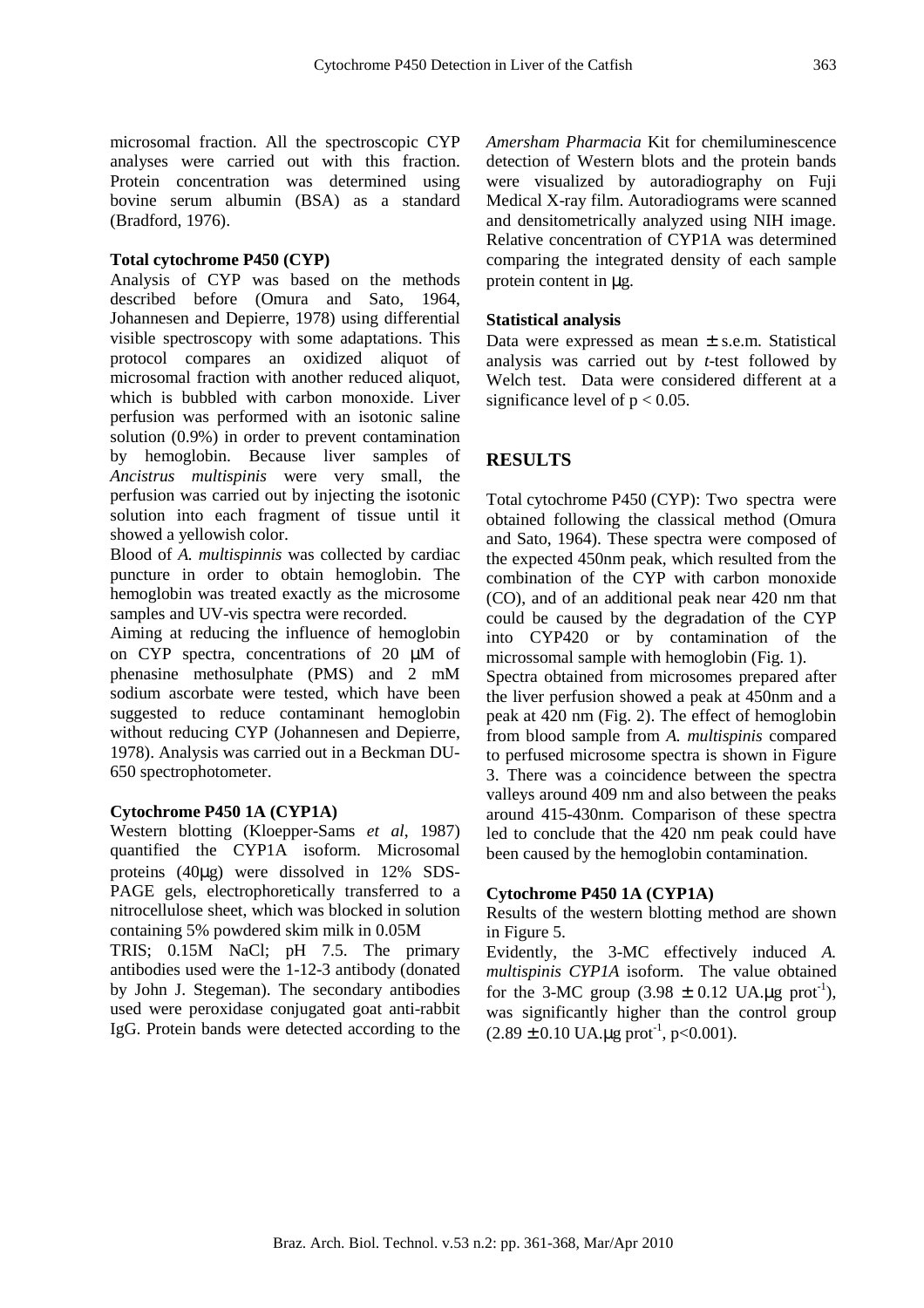

**Figure 1 -** Differential spectrum of microsomes from liver of *A. multispinis* after 30 mg/kg of 3- MC administration.



**Figure 2 -** Differential spectrum of microsomes prepared from liver perfused with 0.9% isotonic saline solution.



**Figure 3 -** Comparative differential spectrum of microsomes obtained from perfused liver of *A. multispinis* (----) and hemoglobin samples (….).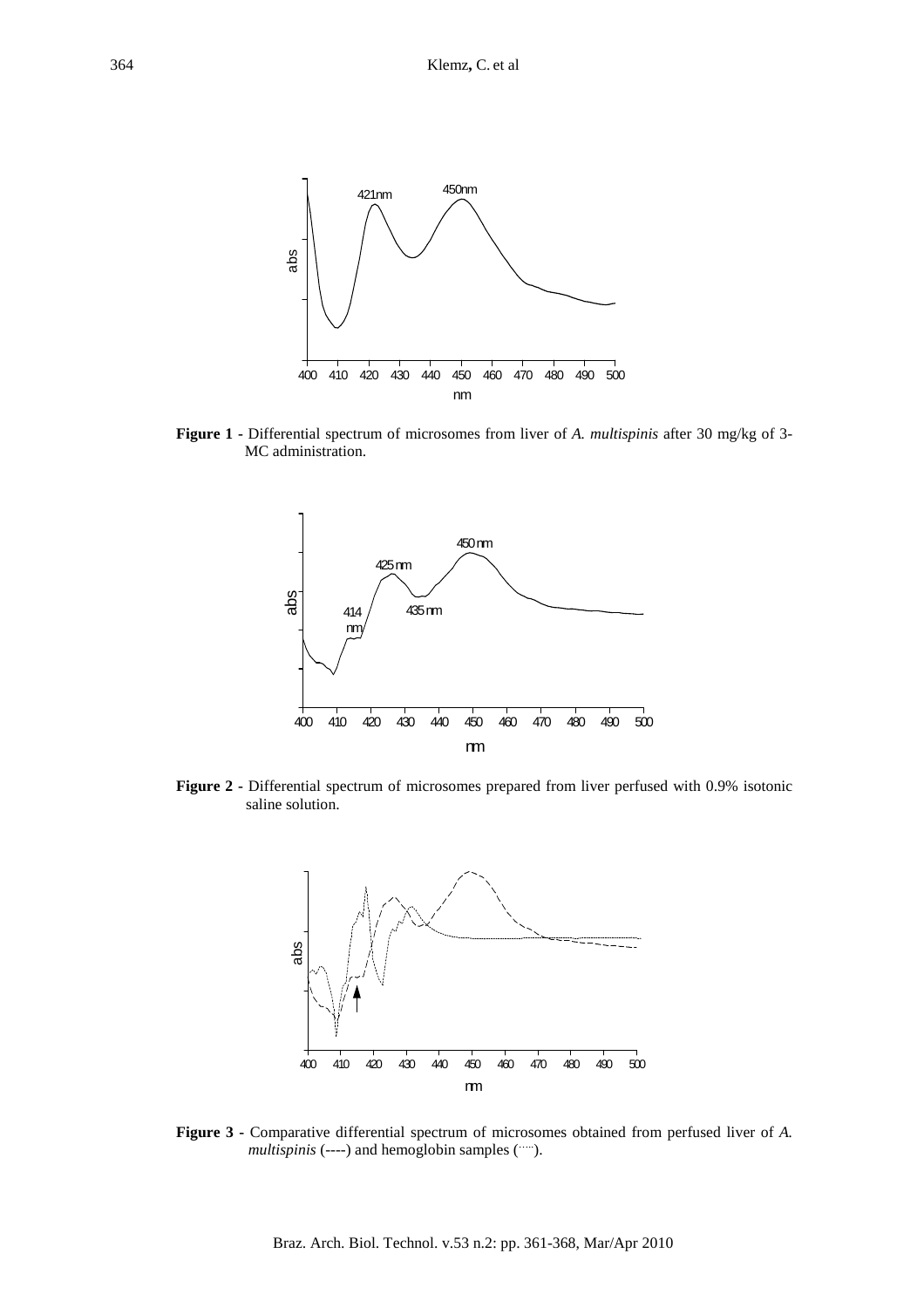

**Figure 4 -** Sequence of differential spectra after microsome treatment with 20 µM PMS and 2 mM sodium ascorbate: 1. immediately scanned; 2. scanned after 30 s; 3. scanned after 1 min; 4. scanned after 1 min and 30 sec.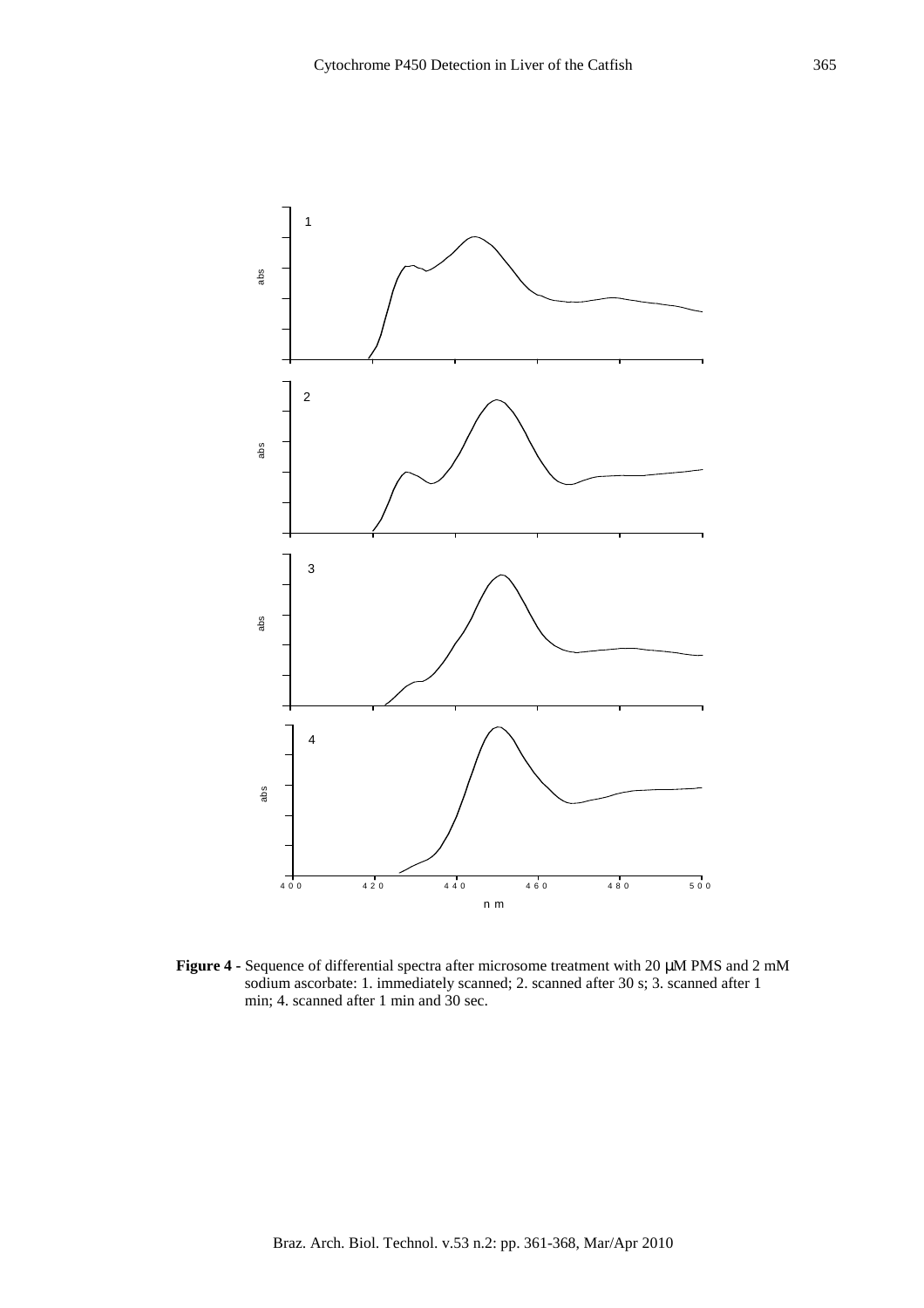

**Figure 5 -** a) Western blotting results (1- control male, 2- control female, 3- 3-MC). b) CYP1A isoform expression in hepatic microsomes of *Ancistrus multispinis* (\* p<0.001).

### **DISCUSSION**

There are generally marked differences between the species in P450 enzyme content, activity, and susceptibility. It could explain the different physiology, habitats, behavior, and feeding habitats, to uptake, accumulate, distribute, and metabolize contaminants. In addition, strain differences in CYP1A activity could occur (Goksøyr and Förlin, 1992). There are only few studies in the literature about P450 of Brazilian fishes and because of this, it is important to adapt the methods for each species.

Unusual spectra were obtained following the classical method for 450 detection by Omura and Sato (1964). Studies on *Hypostomus punctatus*, a fish that belonged to the same Order as *A. multispinis* (Siluriformes), also showed similar uncommon spectra (Cunha Bastos et al, 1989). Assays with rat lung microsomes showed similar results and attributed them to the residues of hemoglobin since tissues could not be adequately perfused. Other study with a Neotropical freshwater fish species also described similar uncommon spectra and adopted tissue perfusion to decrease influence of hemoglobin contamination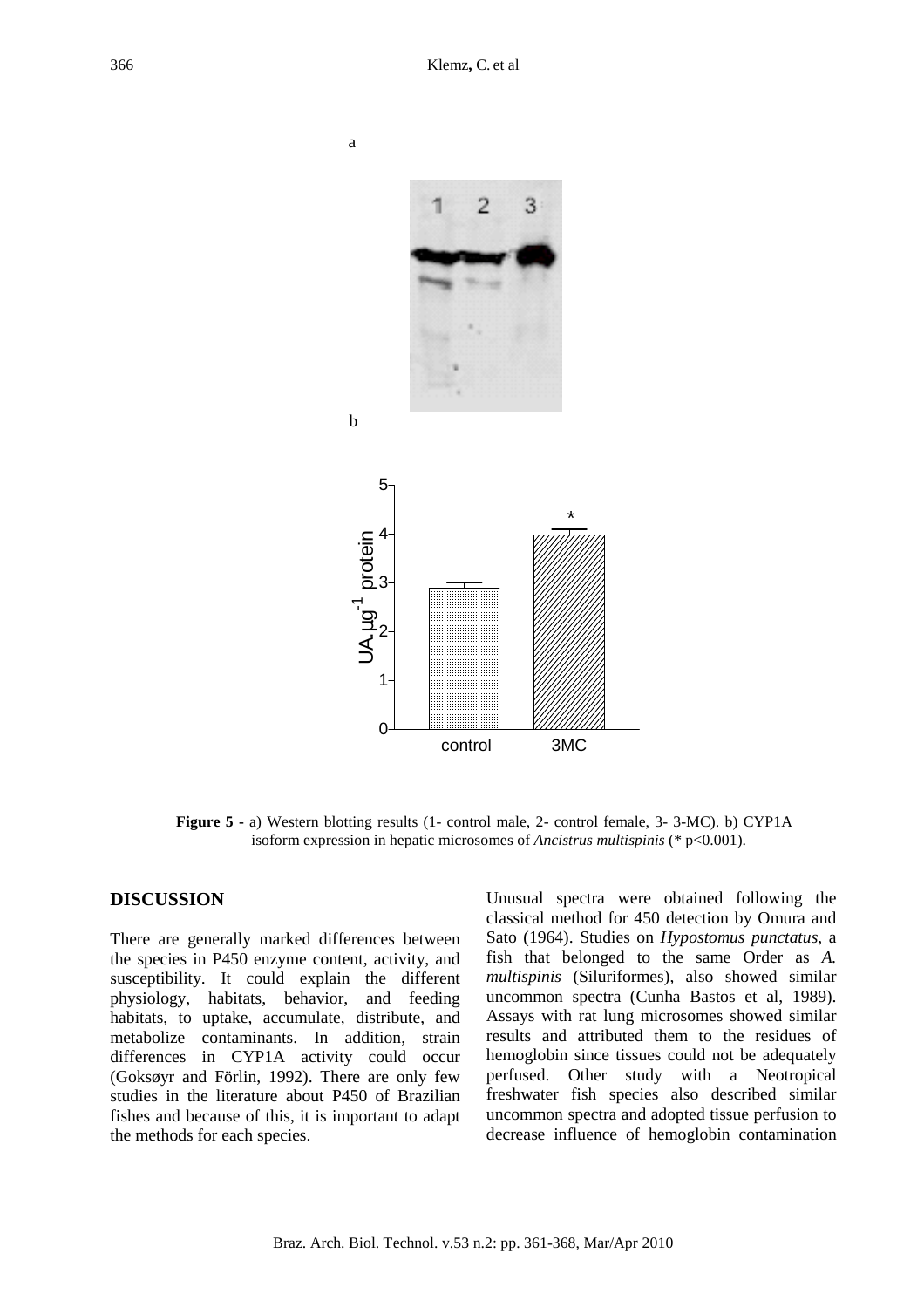of microsomes (Leitão et al, 2000). Therefore the perfusion method for *A. multispinis* was not very efficient or degraded the CYP. The lack of related data in the literature makes it difficult to explain this situation. Aiming at reducing the influence of hemoglobin on CYP spectra, phenasine methosulphate (PMS) and sodium ascorbate were tested. Concentrations of 20 µM PMS and 2 mM sodium ascorbate caused the reduction of the peak at 420nm, which showed the reduction of hemoglobin influence in the spectra without reducing CYP as suggested by Johannesen and Depierre (1978). Adaptations on the classical method for cytochrome P450 (CYP) detection have been described for its application on *Ancistrus multispinis,* in order to diminish the hemoglobin interference on results.

In this study, the CYP of *A. multispinnis* showed to be inducible to Aryl hydrocarbon receptor (AhR)-ligand as 3-MC. This is in agreement with studies that have been carried out on the induction of hepatic CYP1A in fish by AhR-binding ligands, such as 3-methylcholanthrene (3MC) and βnaphthoflavone (BNF) (Goksøyr and Förlin, 1992; Stegeman and Hahn, 1994). The western blotting method used (Kloepper-Sams et al, 1987) was suitable for CYP1A analysis. Various methods to measure each step of the induction have been established and, to some degree, complement one another. The total concentration of P450 a sum parameter, frequently used and quite easy to determine, could be a screening method of contamination, mainly to polynuclear aromatic hydrocarbons (PAH), and planar polychlorinated biphenyls (PCB). Although some authors have shown that this method was less sensitive to induction than specifically inducible isoenzymes or their respective enzyme activities (Monod et al 1988, Lange et al, 1998).

Standardizing analytical techniques is a crucial step that must be carried out before field application of biomarkers. Further studies must focus the effect of xenobiotics on the induction of cytochrome P450-dependent monooxygenases from this fish to be a useful tool for monitoring programs.

#### **ACKNOWLEDGEMENTS**

The authors gratefully acknowledge the financial support by CAPES (Coordination for the Improvement of Higher Education Personnel) and the use of the facilities and technical support from the Department of Biochemistry, Federal University of Santa Catarina.

## **RESUMO**

Respostas biológicas sensíveis aos contaminantes ambientais são úteis para prever efeitos prejudiciais devido a exposições crônicas. Padronização de protocolos para quantificar parâmetros bioquímicos em diferentes espécies de peixes é necessária para validar o uso como biomarcador. Estudos comparativos de diferentes espécies de peixe e sua interpretação são um avanço para a validação do uso de biomarcadores gerais, representativos do impacto ambiental. Neste estudo o protocolo para a análise do citocromo P450 (CYP) do peixe nativo brasileiro Ancistrus multispinis foi estabelecido. Cyp é um biomarcador de exposição principalmente de hidrocarbonetos policíclicos aromáticos (HAP), bifenilas policloradas (PCB) e dioxinas. A contaminação do microssomo pela hemoglobina durante as análises do CYP no fígado foi detectada, levando a uma interpretação errônea dos resultados. O método espectrofotométrico para análise do CYP foi adaptado para diminuir a interferência da hemoglobina. Além disso, o método de western blotting para análise de CYP1A foi testado com sucesso para essa espécie de peixe.

### **REFERENCES**

- Bainy, A.C.D., Woodin, B.R., Stegeman, J.J. (1999), Elevated levels of multiple cytochrome P450 forms in Tilapia from the Billings Reservoir-São Paulo, Brazil. *Aquat. Toxicol*., **44**, 289-305.
- Bradford, M. (1976), A Rapid and sensitive method for the quantification of microgram quantities of protein utilizing the principle of protein-dye binding. *Anal. Biochem*., **72**, 248-254.